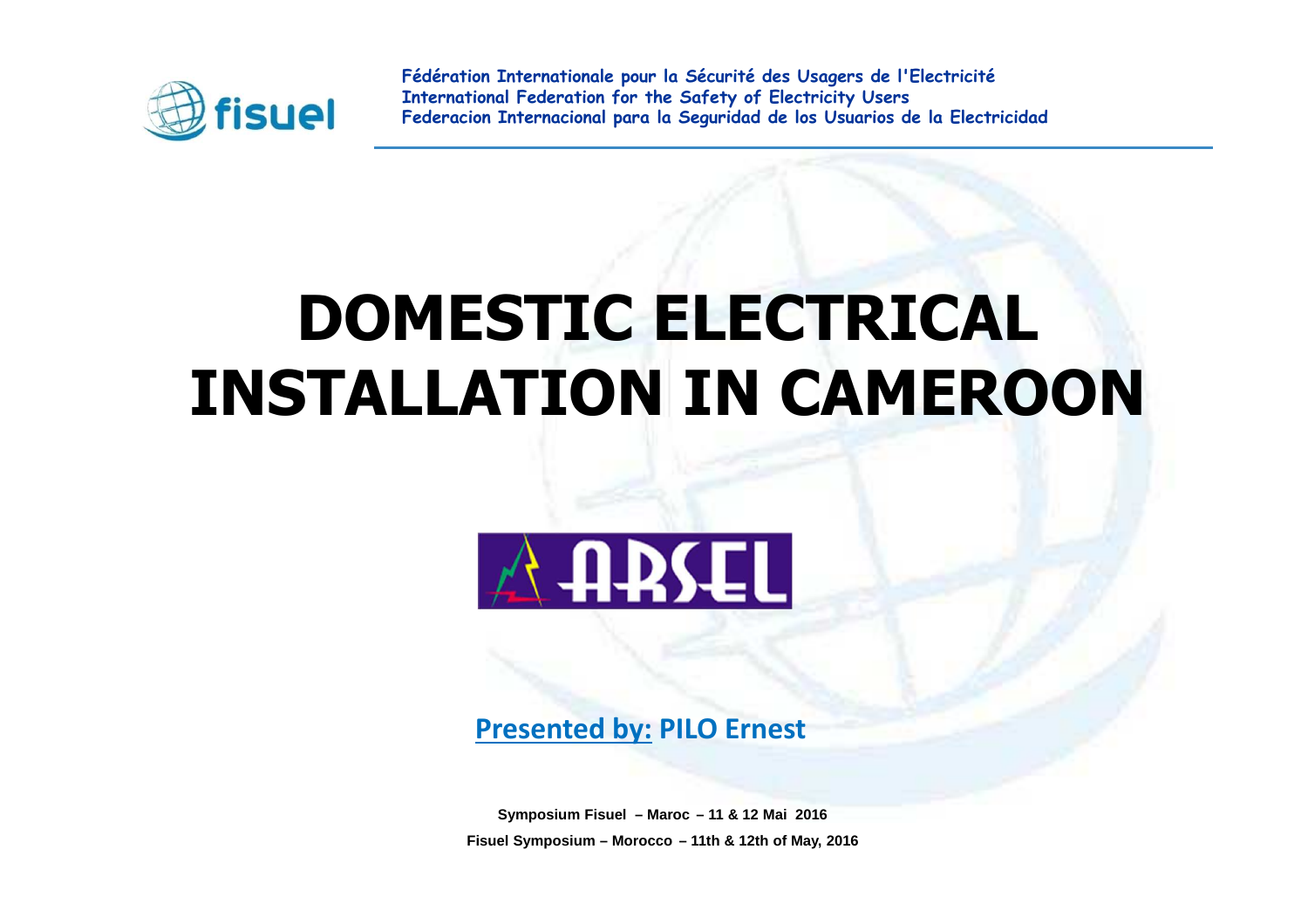

#### **Title**

- 1. Regulatory and institutional framework
- 2. Electricity Sector Statistics
- 3. Electrical Fire statistics
- 4. Regulatory control domestic electrical installations
- 5. Regulatory framework in imports of electrical equipment inCameroon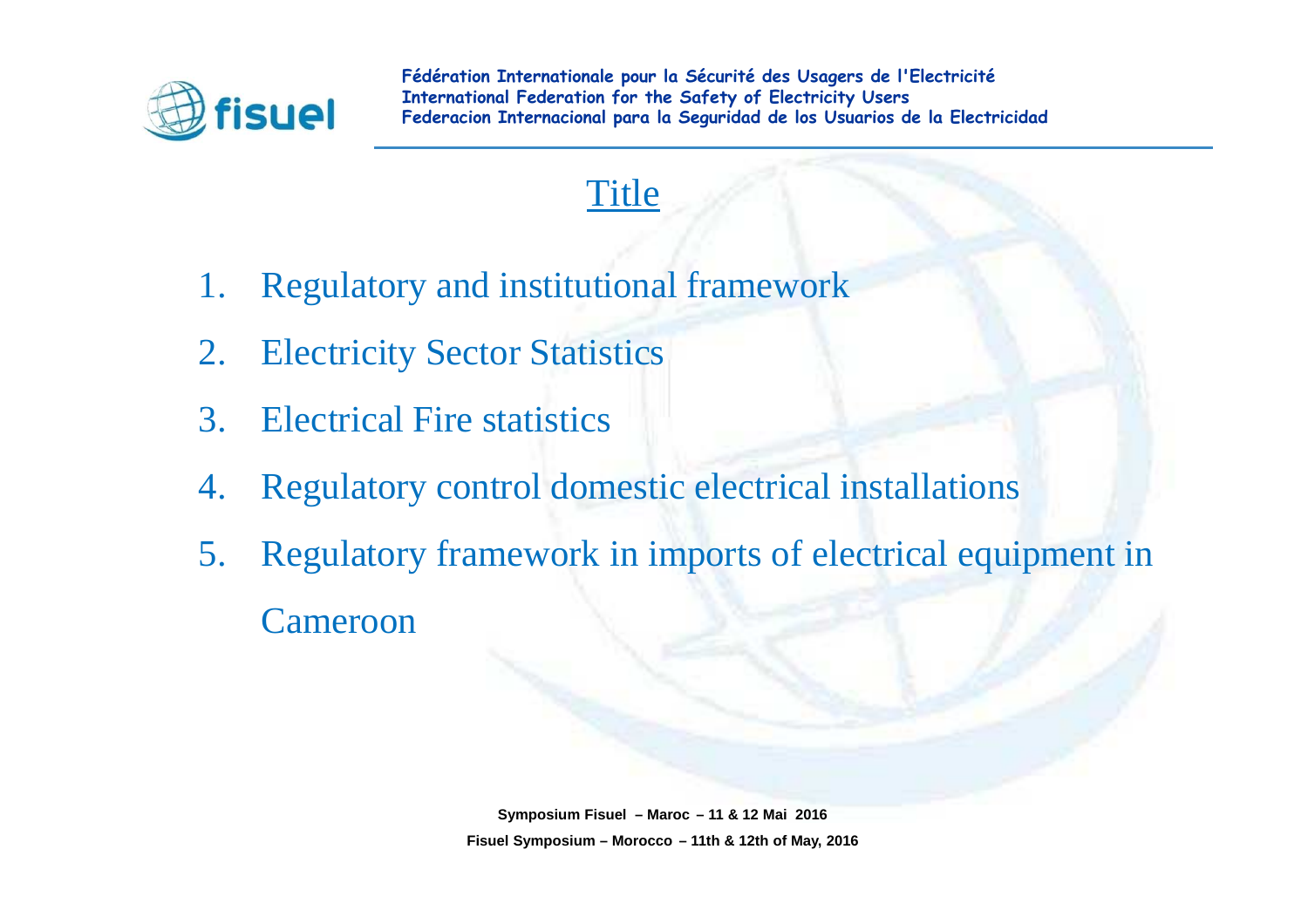

## **1. Regulatory and institutional framework**

The overall objectives of the reform:

- •disengage the State in the electricity market service
- •reduce the financial burden on the sector from the state budget
- • improve the contribution of the electricity sector in the economy and in the socialdevelopment of the country

#### **Actors in the electricity sector**

- ➤ Ministry of Water Ressources and Energy (MINEE)
- Electricity Sector Regulatory Agency (ARSEL)
- $\blacktriangleright$ Rural Electrification Agency (REA)
- Electricity Development Corporation (EDC)
- Société Nationale de Transport d'Electricité (SONATREL)
- ENEO-dealer Cameroon<br>Natibi Deven Developme
- Kribi Power Development Company (KPDC)
- > Dibamba Power Development Company (DPDC)
- $\triangleright$  HYDROMEKIN
- project MEMVE'ELE

**Symposium Fisuel – Maroc – 11 & 12 Mai 2016**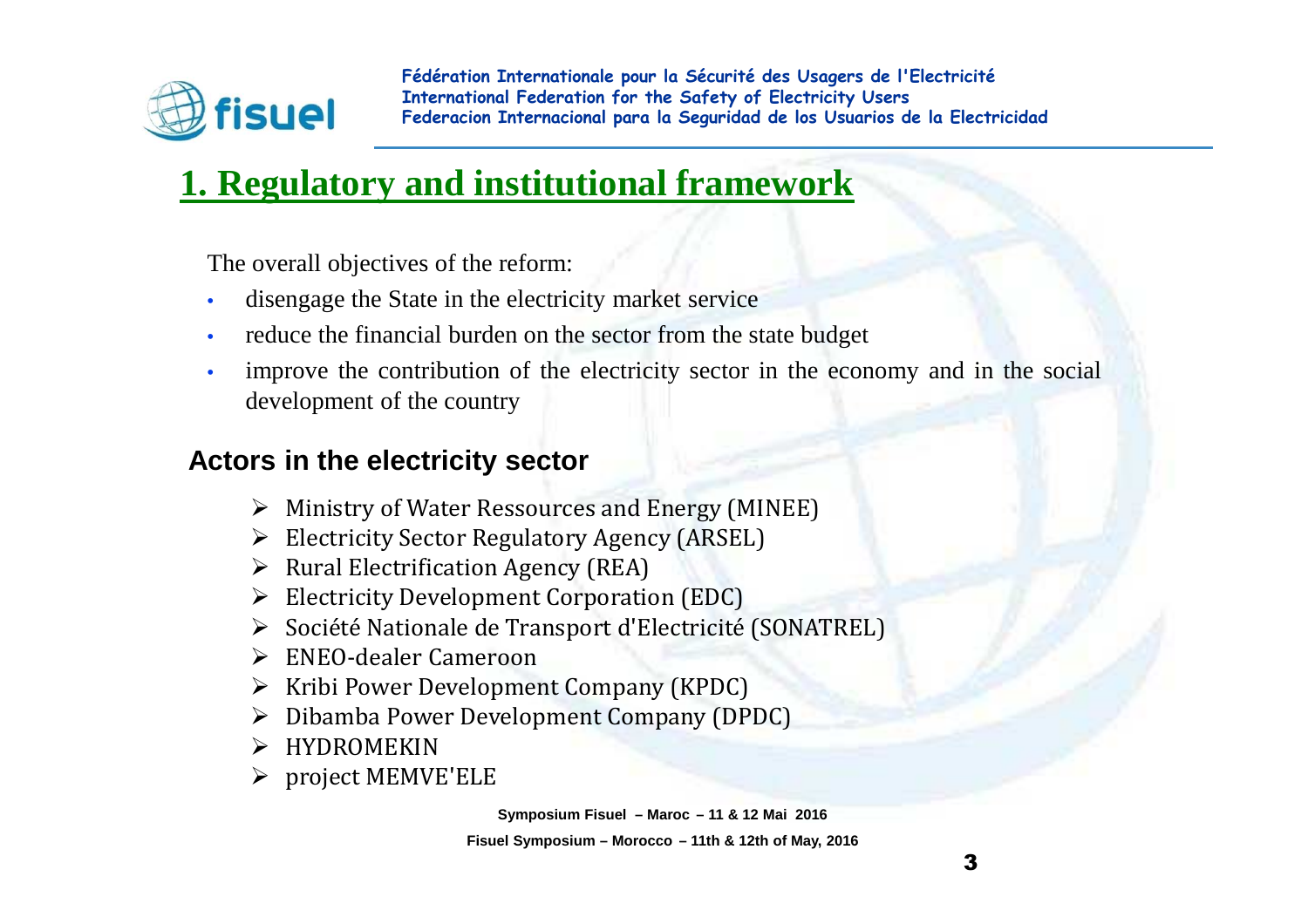

## **1. Regulatory and institutional framework**



**A. Structure of electricity market in Cameroon**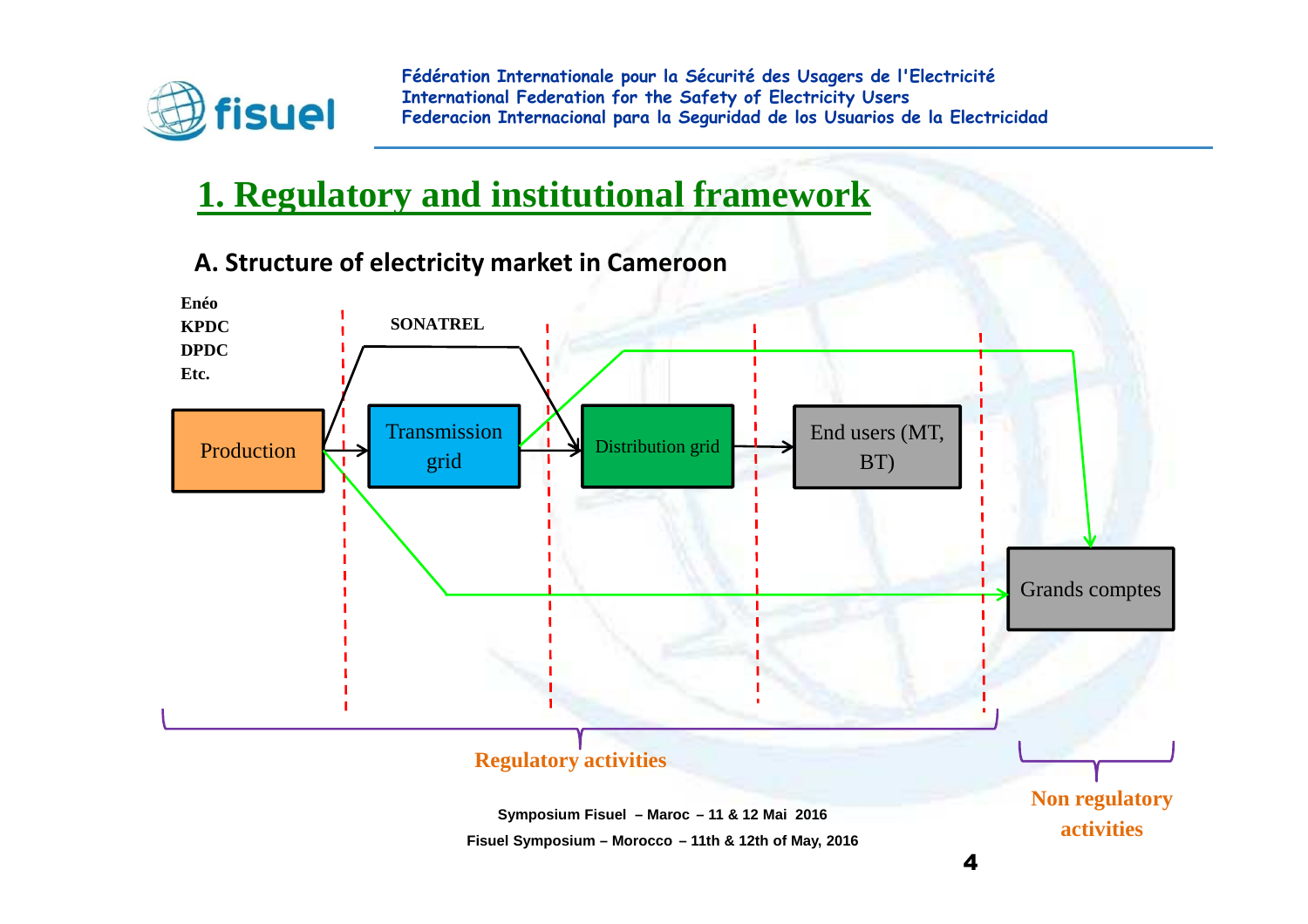

## **1. Regulatory and institutional framework**

#### **Electricity Sector Regulatory Agency (ARSEL)**

The main activities of ARSEL are summarized in:Q economic and financial regulation;  $\Box$  legal and regulatory control; □ technical regulation.

- 1. Economic and Financial regulation
	- $\checkmark$  promoting healthy competition by determining the actual costs of projects and investments;
	- $\checkmark$  calculation and application of a fair and equitable tariff;
	- $\checkmark$  objective assessment of any compensation payable.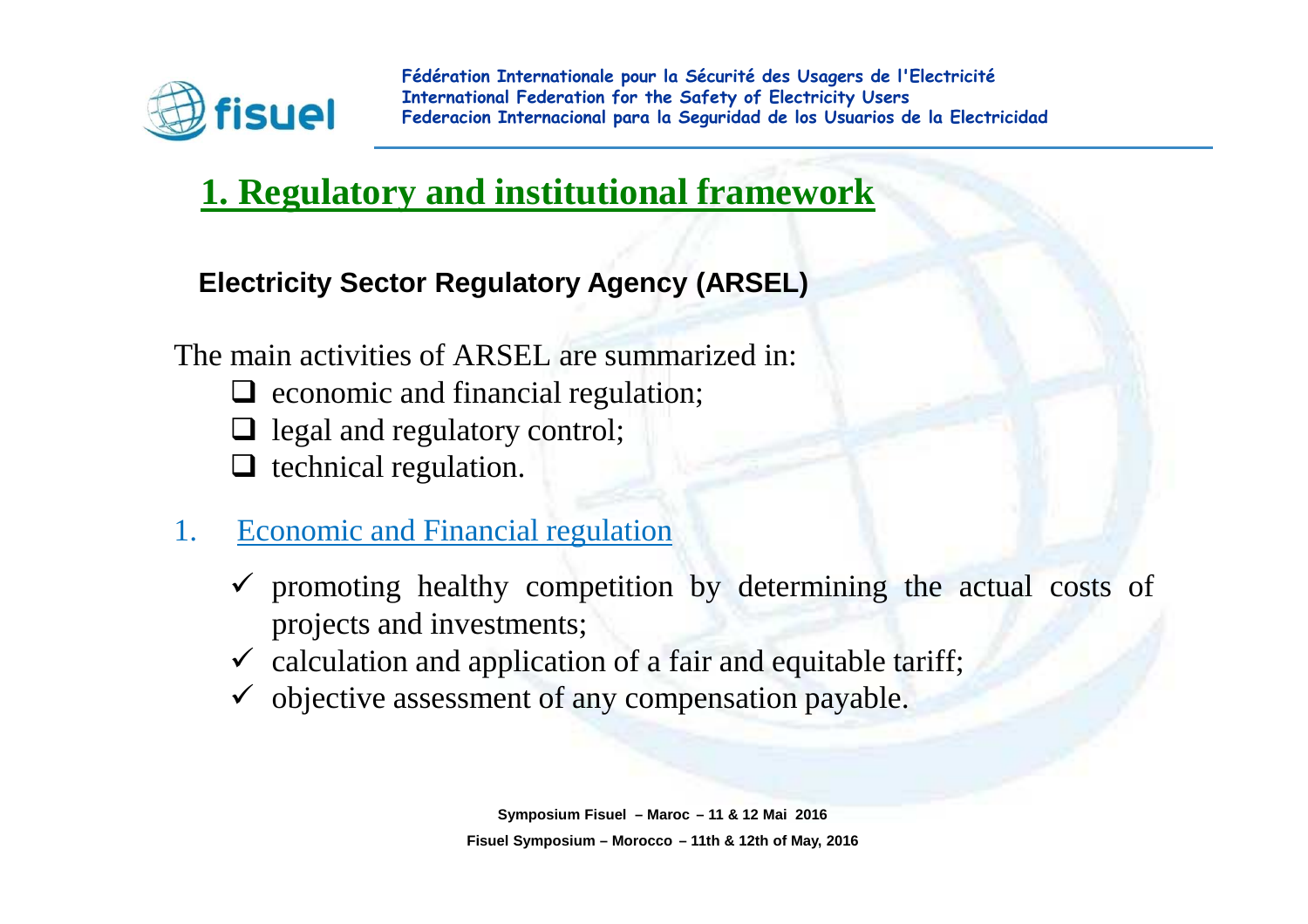

## **1. Regulatory and institutional framework**

#### 2. legal and regulatory control

- •resolve disputes between Users on the one hand, and the operators of the other
- •participate in the preparation of drafts of the sector
- •study and assign legal systems operators
- •apply the penalties provided by law

#### 3. technical regulation

- • monitor and control compliance by operators of the rules governing the exerciseof activities in the electricity sector
- monitor compliance by operators of investment programs and obligations of •service and quality of service
- monitor and control standards and performance standards by operators active $\bullet$ development of generation, transmission and distribution of electric energy
- monitor compliance with the legislation on the protection of the environment  $\bullet$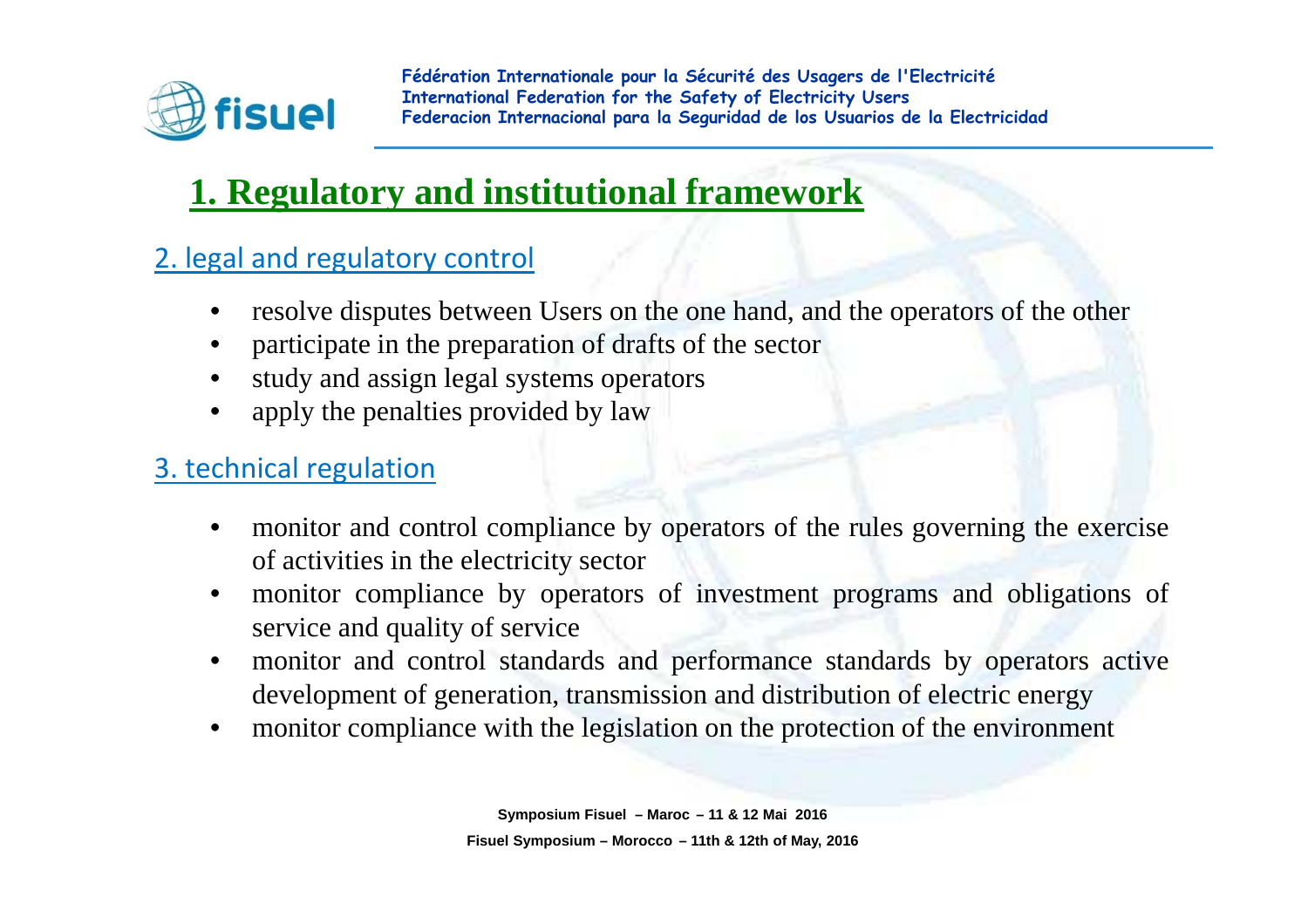

## **1. Regulatory and institutional framework**

ARSEL is <sup>a</sup> member of:

➤ International Federation for the Safety of Electricity Users

 $\blacktriangleright$ Energy Regulators Regional Association (ERRA)



**ENERGY REGULATORS** REGIONAL ASSOCIATION

➤ African Forum Utility Regulator (AFUR)

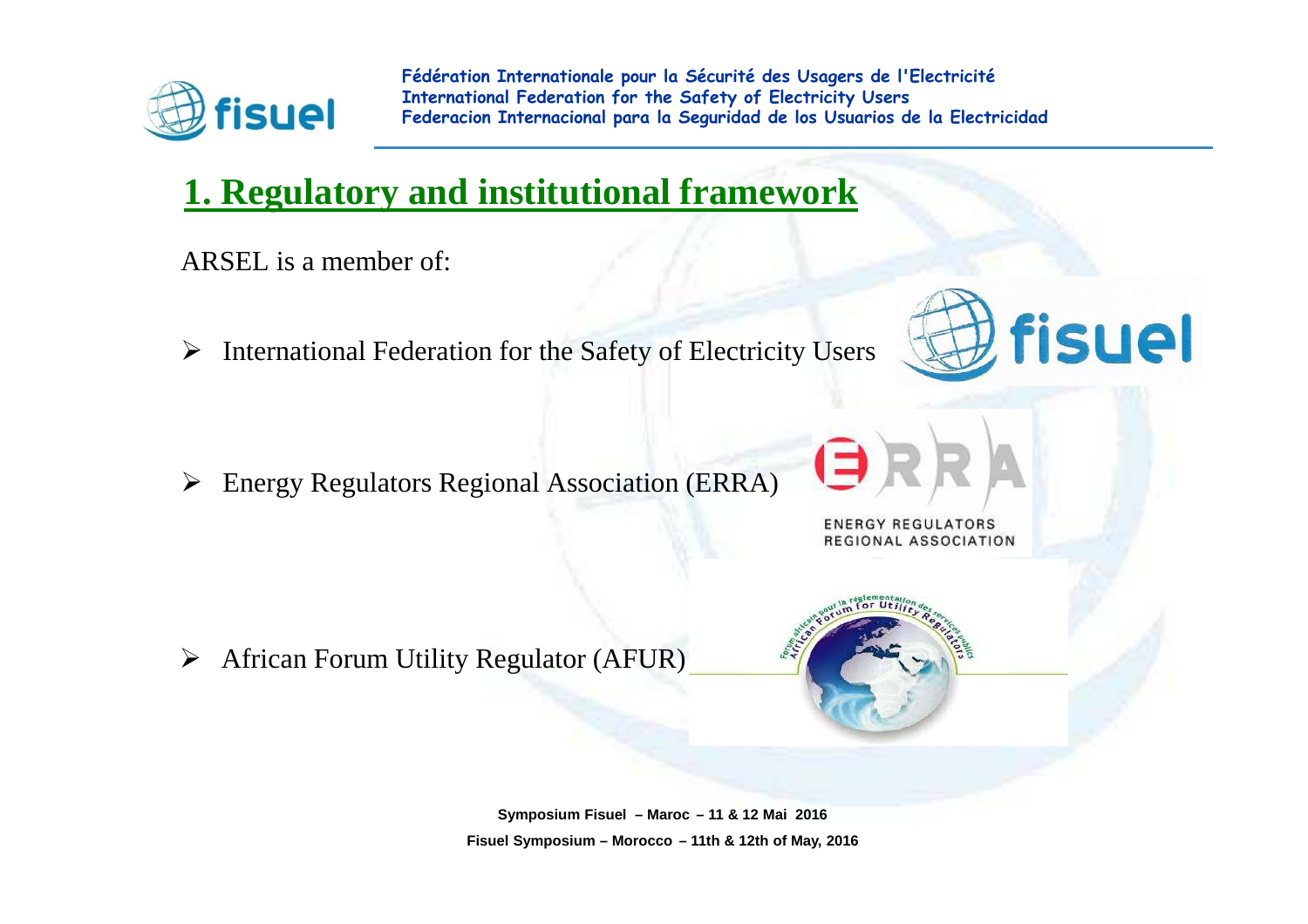

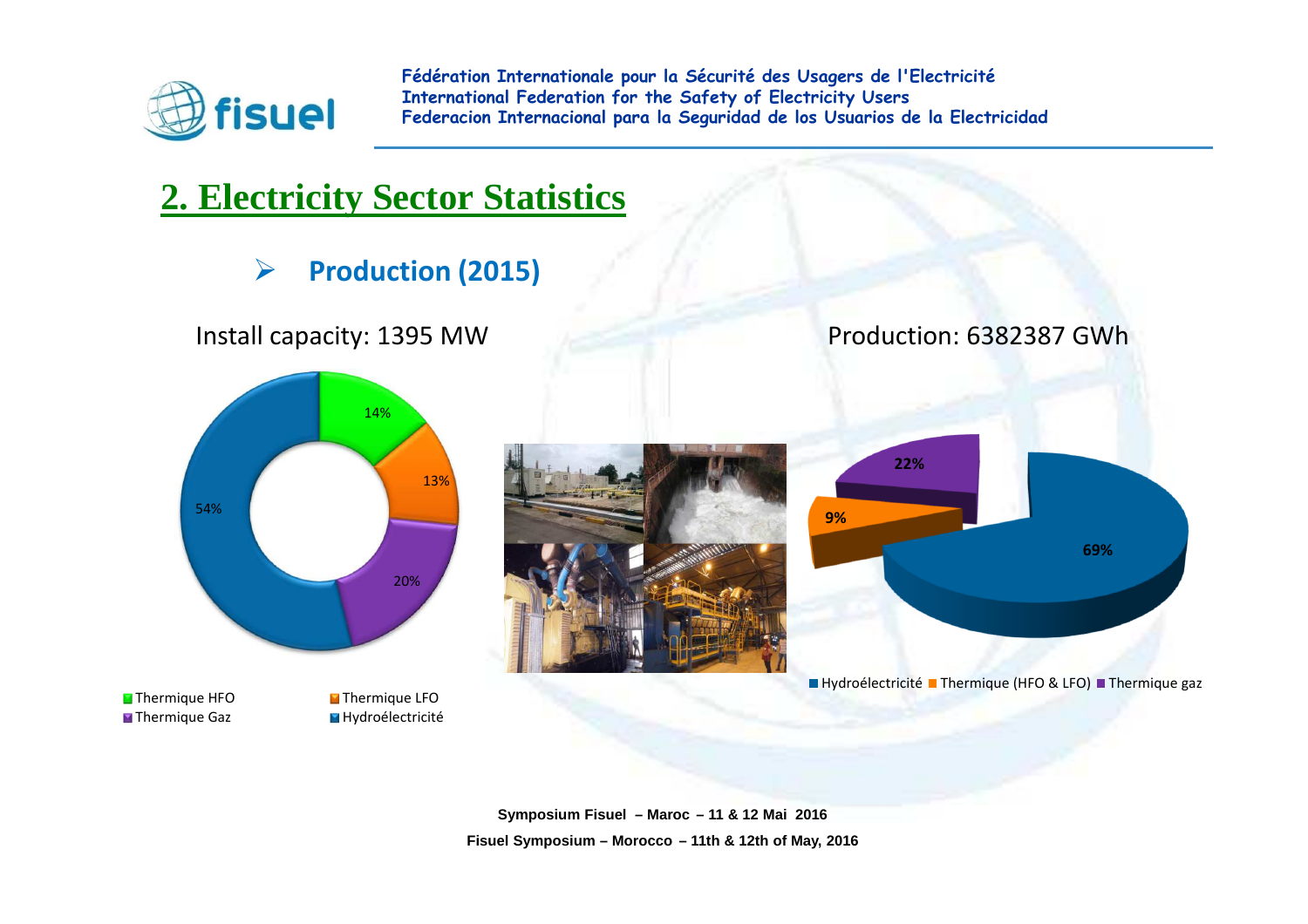

#### **2. Electricity Sector Statistics**

#### **Grid Segment**



| <b>Transmission</b>                          | <b>Unit</b>   | <b>Total 2014</b> |
|----------------------------------------------|---------------|-------------------|
| Line 225 kV                                  | km            | 792               |
| Line 110 kV                                  | km            | 338               |
| Line 90 kV                                   | km            | 1 1 0 2           |
| <b>Substation (HTB/HTB &amp;</b><br>HTB/HTA) | <b>Number</b> | 31                |

| <b>Distribution</b>                     | <b>Unit</b>     | <b>Total 2014</b> |
|-----------------------------------------|-----------------|-------------------|
| <b>Line MT</b>                          | km              | 16785             |
| <b>Line BT</b>                          | km              | 17 573            |
| <b>Area covered</b>                     | km <sub>2</sub> | 475 442           |
| <b>Substation (HTA/HTA &amp; MT/BT)</b> | <b>Number</b>   | 8904              |



**Symposium Fisuel – Maroc – 11 & 12 Mai 2016**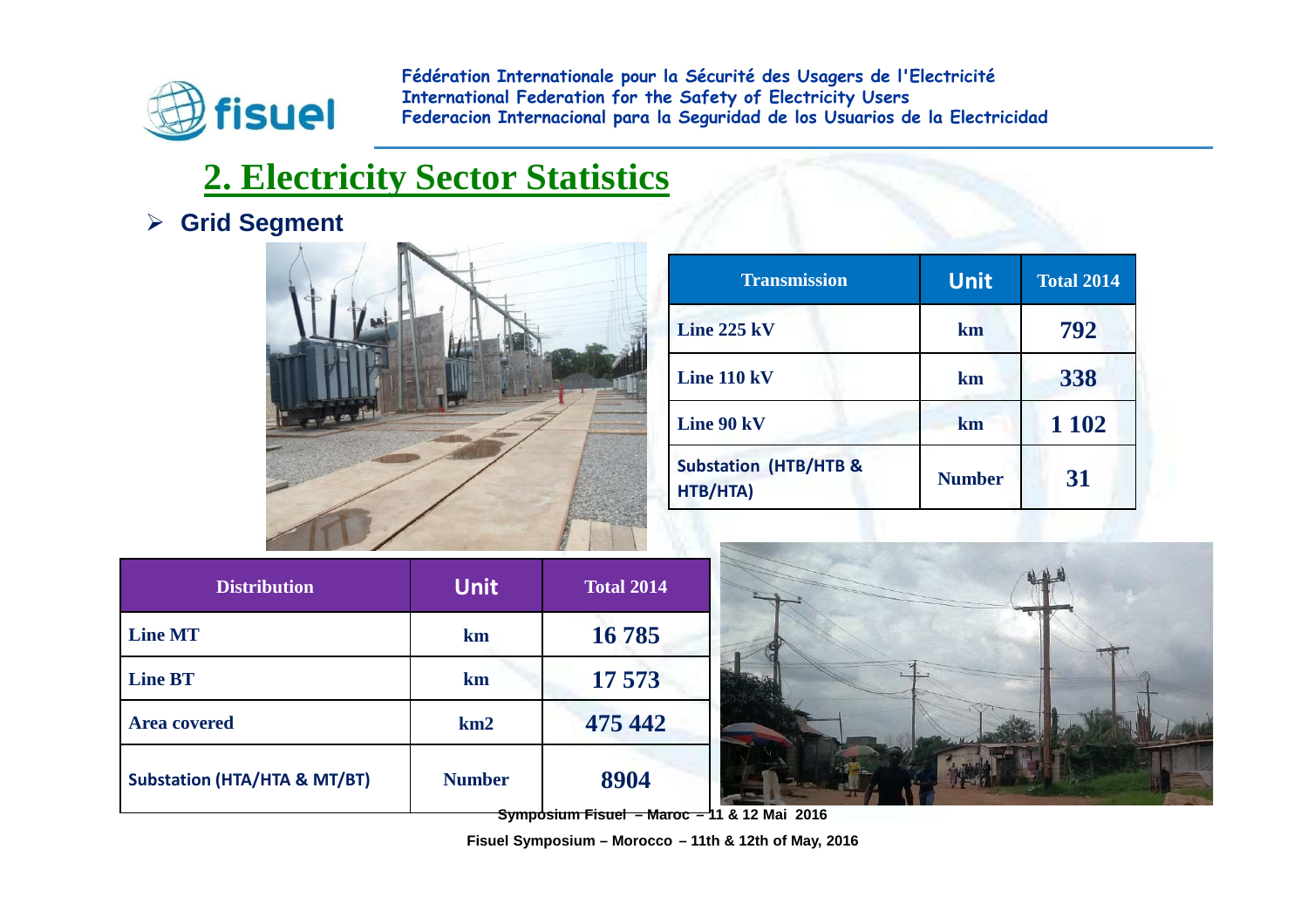

## **2. Electricity Sector Statistics**



**Electricity subscribers**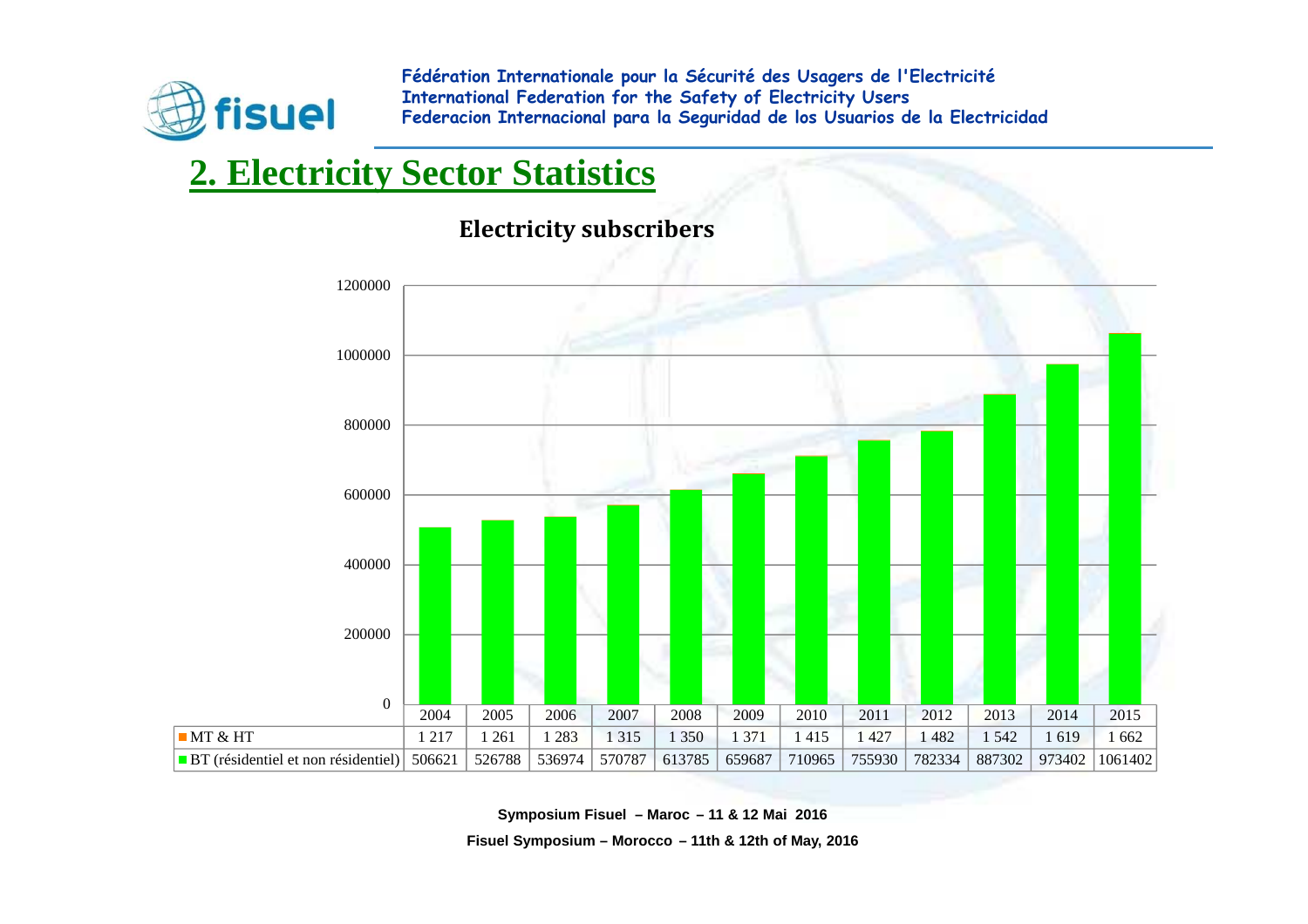

#### **3. Electrical Fire statistics**

#### **Main causes of electrical fires in Cameroon**

- • lightning and electrical short-circuit
	- *Less than 5% of homes are equipped with lightning protection*
	- *Nearly 10% of users do not have Residual current circuit breaker, and among those thatdo, 20% have no earth <sup>p</sup>lug*
- Failure to follow the recommended safety•standards
- The unsustainability of electrical installations•
- $\bullet$ the vandalisms
- $\bullet$ Used of counterfeit electrical equipment



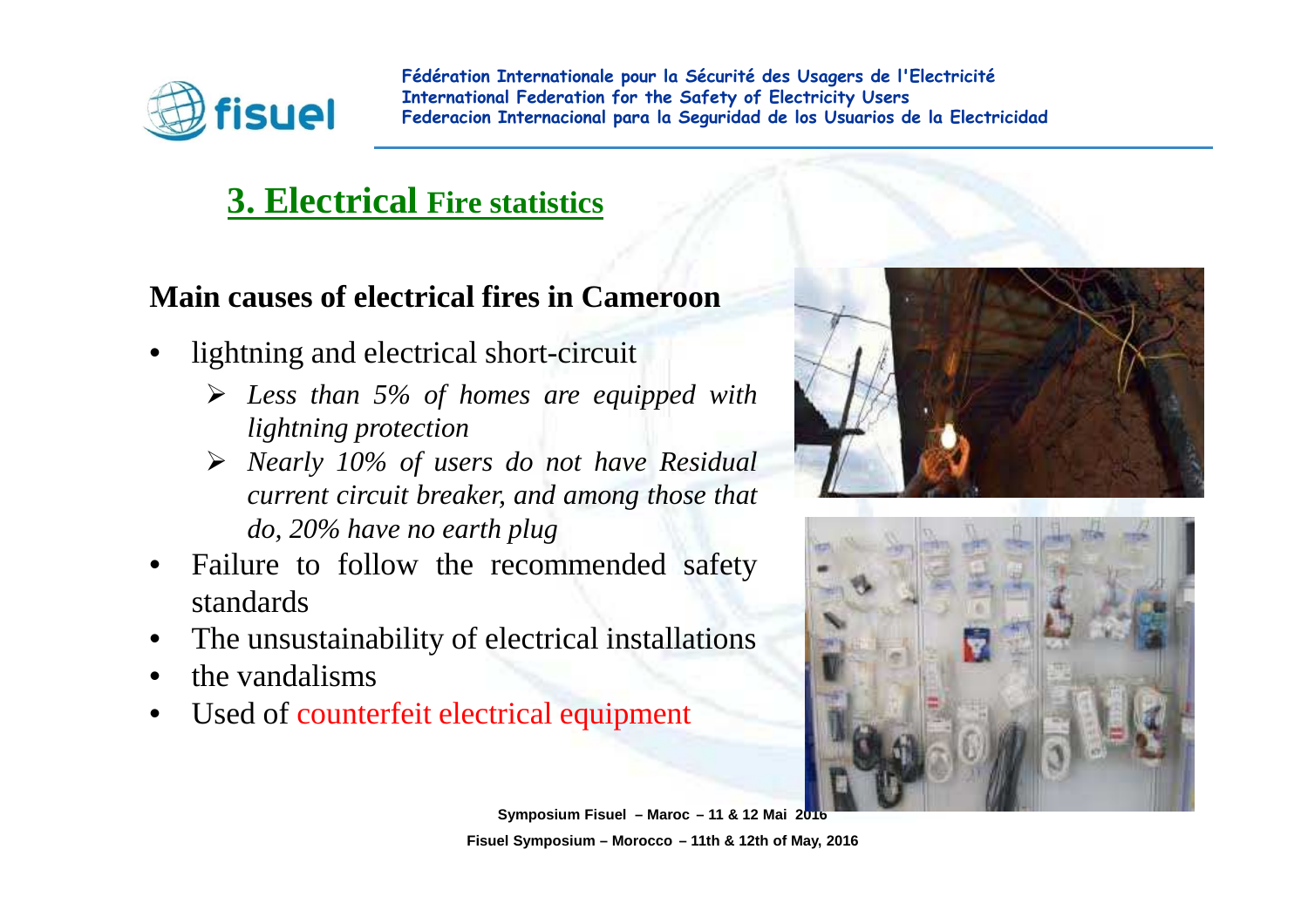

## **3. Electrical Fire statistics**

#### **Consequences:**

- $\triangleright$  several economic losses estimated at billions of CFA francs annually
- $\blacktriangleright$ casualties

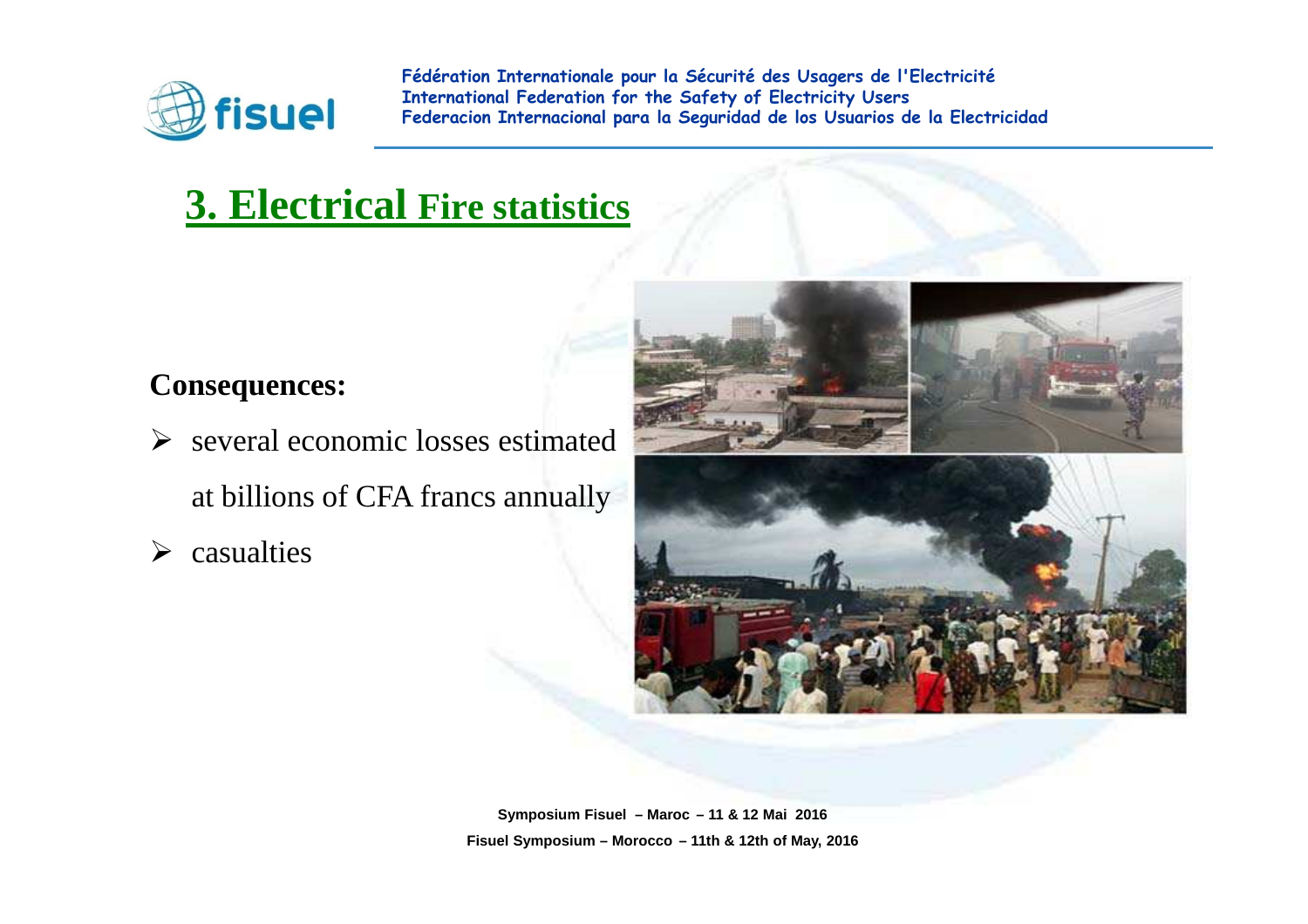

## **3. Electrical Fire statistics**



Fire in Ministry of public health



#### Fire destroy head quarter of Urban Community of Douala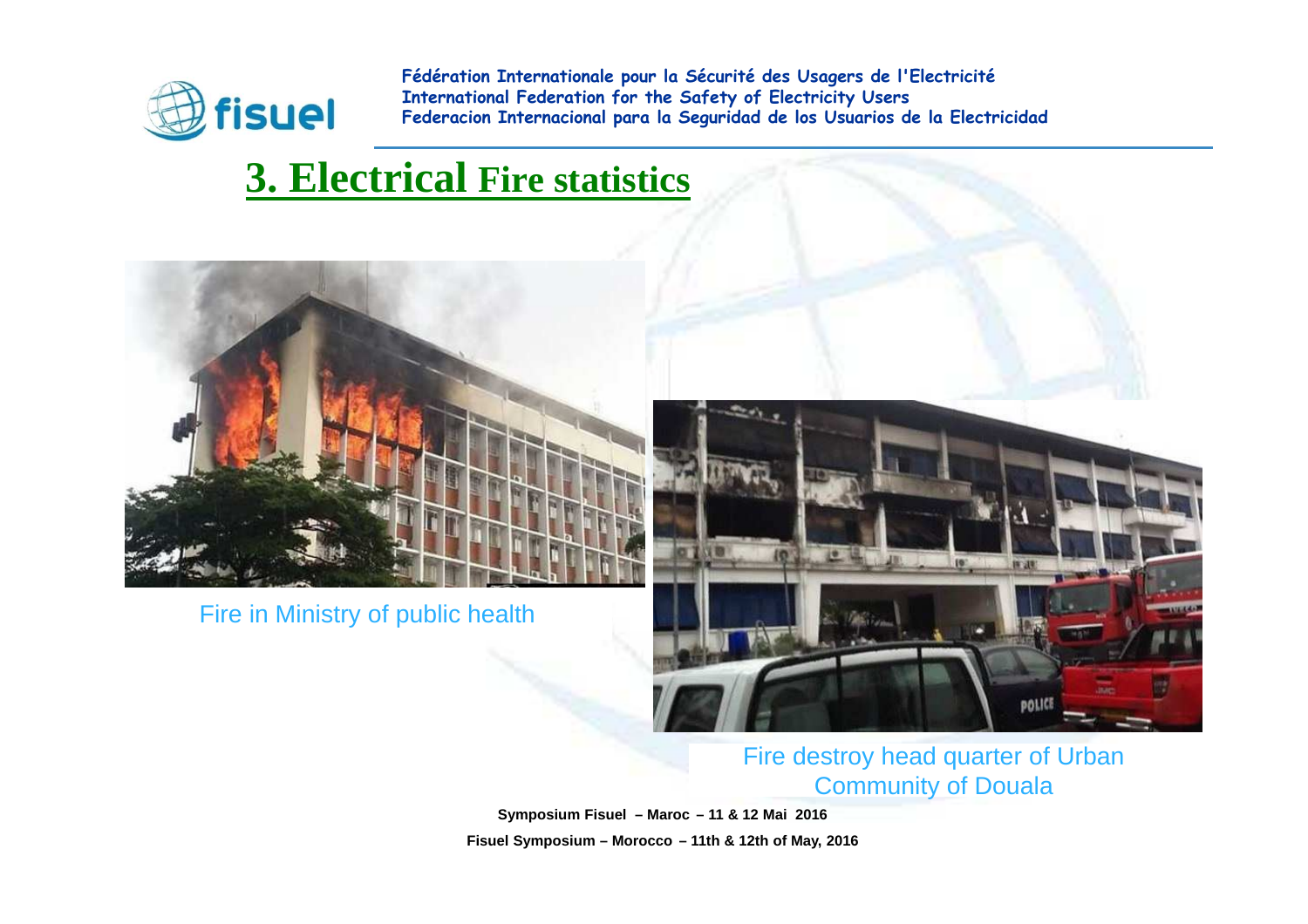

#### **3. Electrical fire statistics**

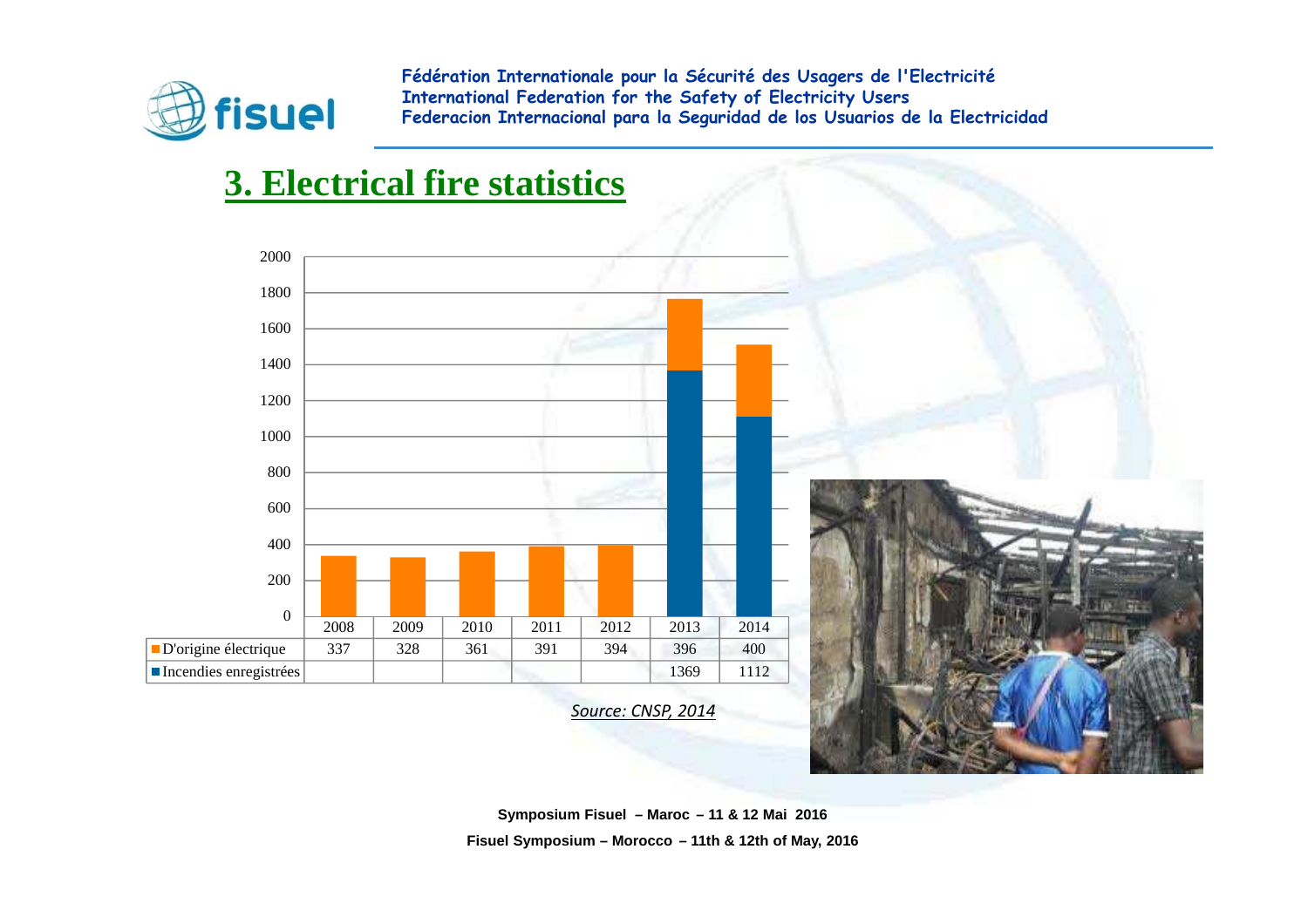

#### **4. Regulatory control domestic electrical installations**

- o Law <sup>n</sup>°2011/022 of <sup>14</sup> December <sup>2011</sup> governing the electricity sector
- o Joint Order No. <sup>002164</sup> MINMIDT / MINEE of <sup>20</sup> June <sup>2012</sup> making mandatory the standard low voltage electrical installations NC 15100: 2011-08



- o Regulation of the public electricity distribution service (RSDPE)
- o Decree establishing the procedures for monitoring, control costs, and the conditions for approving the conformity of electrical installations and electricalequipment safety standards (ongoing)
- o decision on the conditions for obtaining authorization and exercise of the profession electrician (ongoing)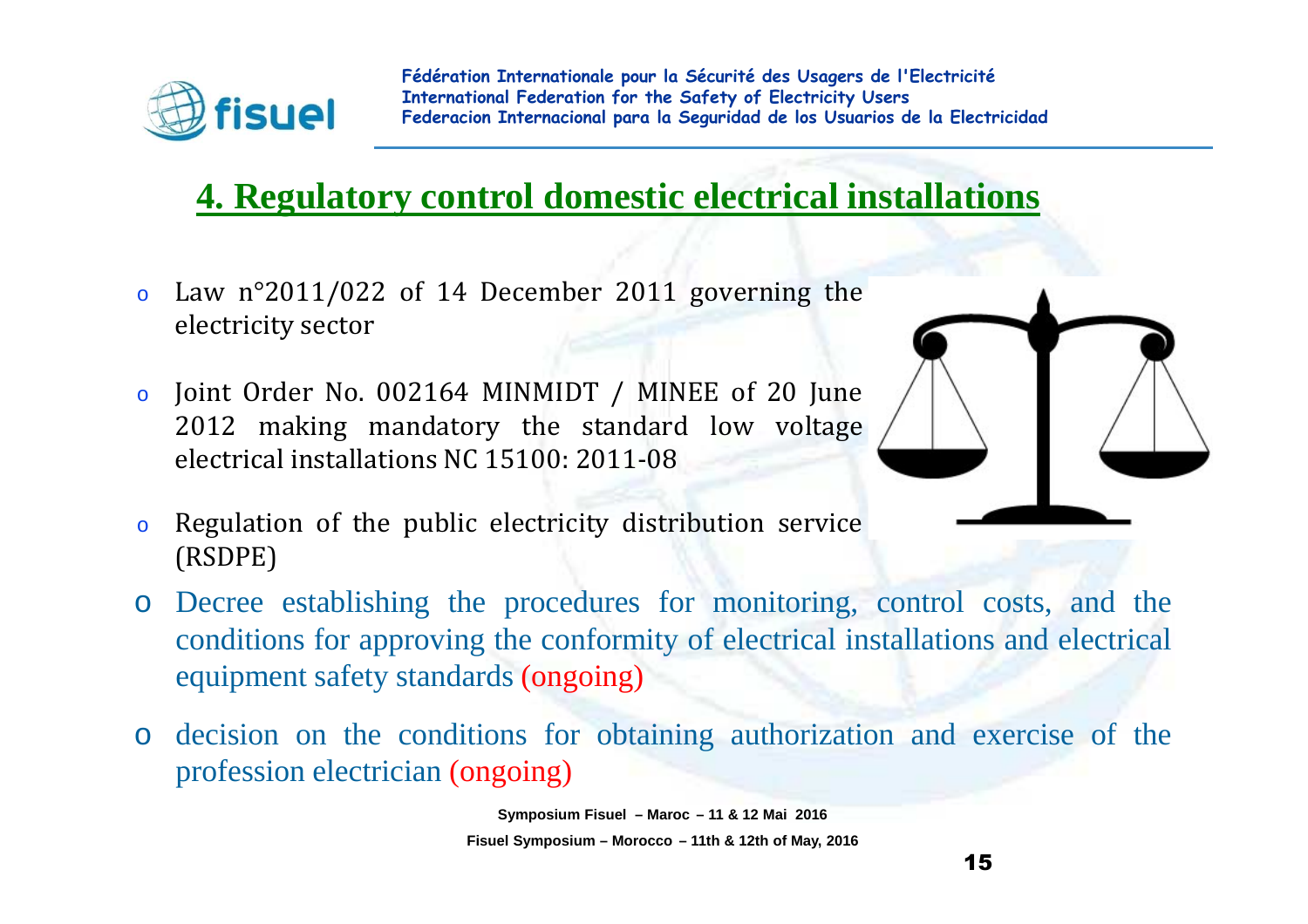

#### **4. Regulatory control domestic electrical**

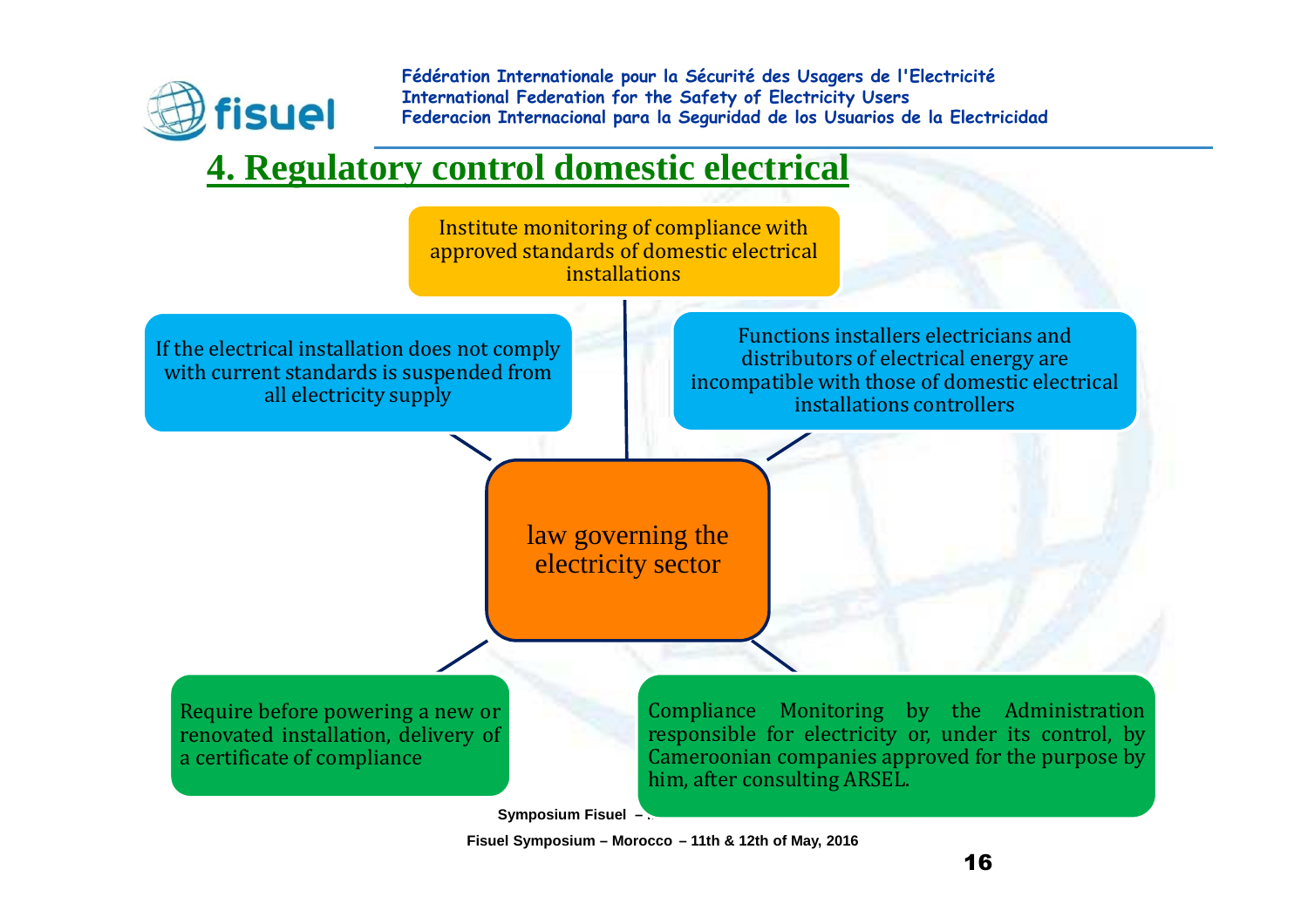

#### **4. Regulatory control domestic electrical**

The electrical installations of any user must operate in order to:

- $\bullet$  avoid disruptions in the operation of facilities and other users of the distribution network
- do not compromise public safety•
- avoid illegal or fraudulent use of electricity $\bullet$



Any device or part of the installation that would constitute <sup>a</sup> danger in particular default of effective protection must be isolated or replaced by the user at the risk of supply suspension

**Symposium Fisuel – Maroc – 11 & 12 Mai 2016**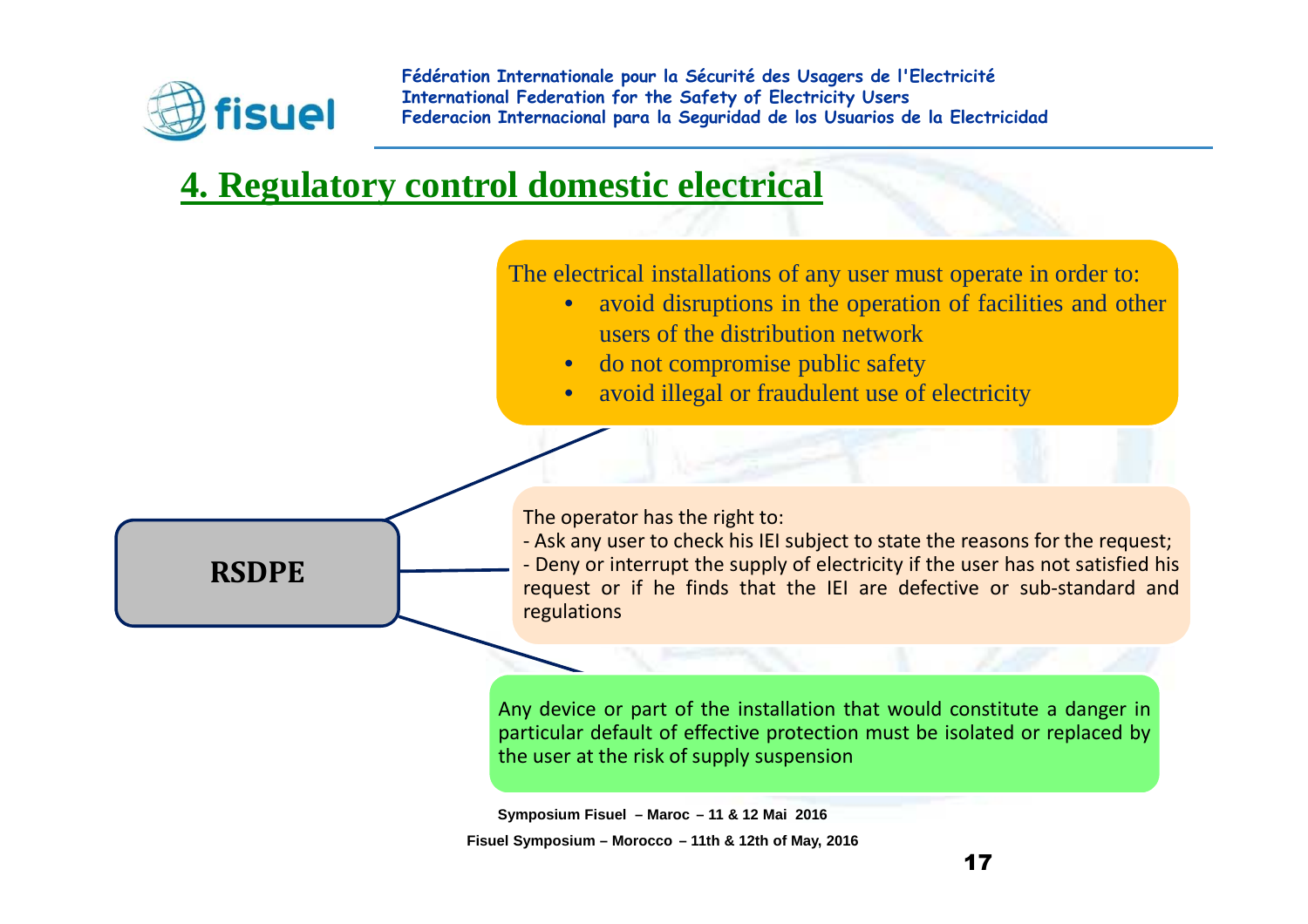

## **4. Regulatory control domestic electrical**



#### **INSTALLATION CONNECTION LV**

**Symposium Fisuel – Maroc – 11 & 12 Mai 2016**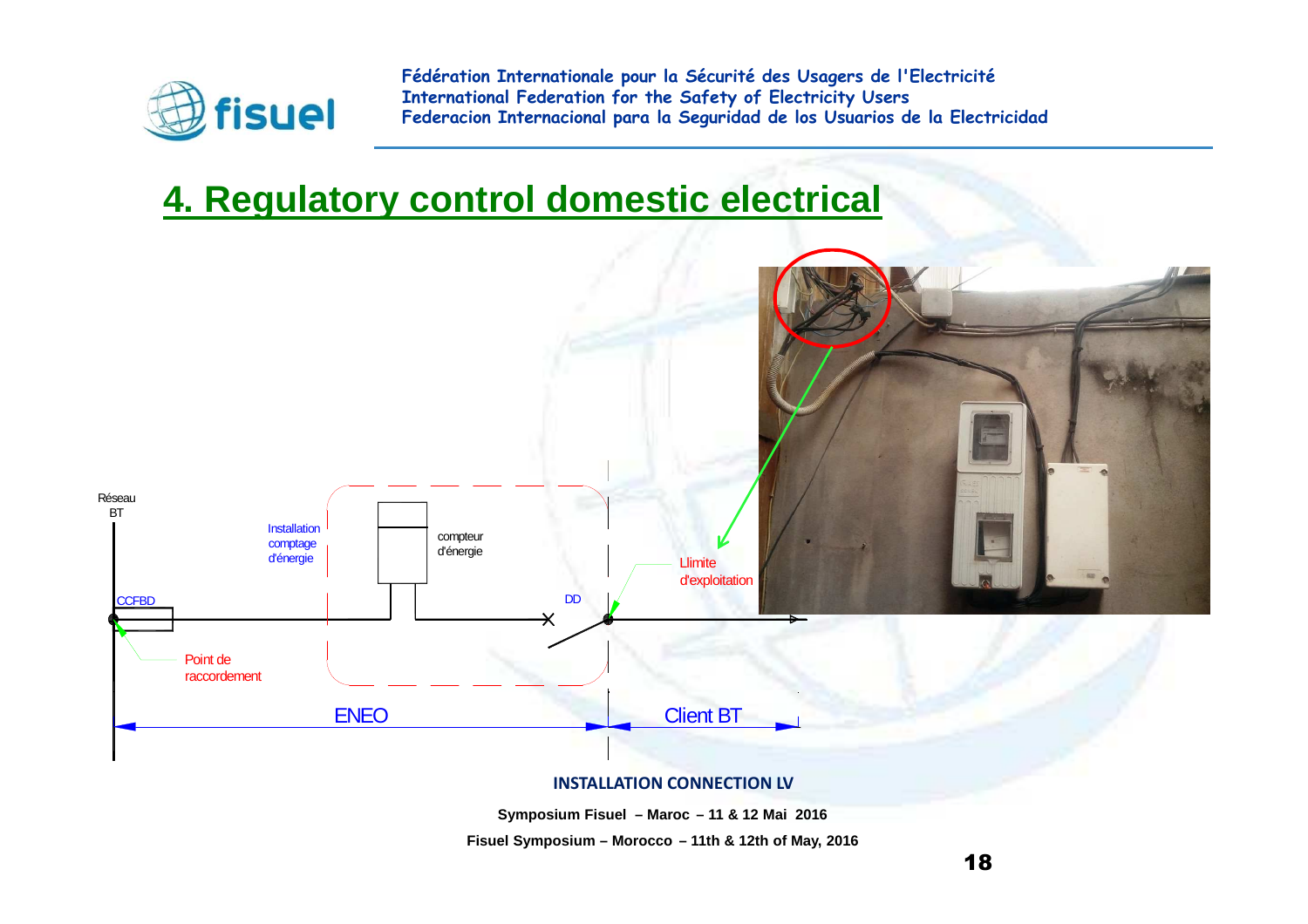

## **4. Regulatory control domestic electrical**

CONTROL AND MAINTENANCE OF DOMESTIC ELECTRICAL INSTALLATION

#### **MAINTENANCE RESPONSIBILITY:**

- •Concession: ENEO
- Private domain: Client •

#### **CONTROL :**

- $\triangleright$  Low voltage installations: Installation Controller
- Medium-voltage installation:
	- $\checkmark$  Electrical equipment located before the operating limit to the commissioning
	- Electrical equipment in the MV / MV outside the operating limit the  $\frac{1}{2}$ demand and the customer's expense
- $\triangleright$  consequences:
	- $\checkmark$  Electrical incidents
	- $\checkmark$  Disruption of power quality service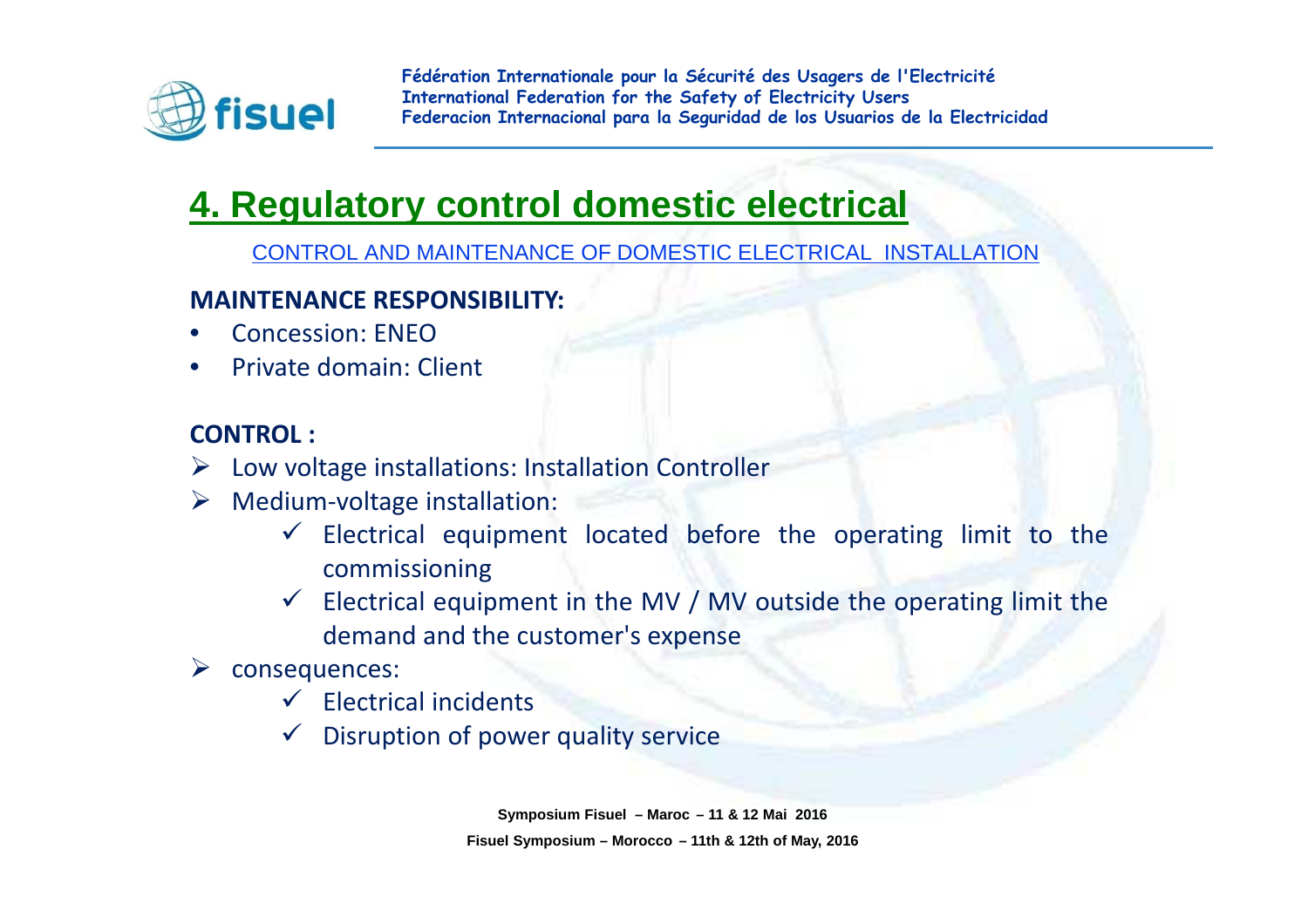

## **5. Regulatory framework in imports of electrical equipment in Cameroon**

- Customs Code of the CEMAC
- customs Regulations
- $\triangleright$  Finance laws
- $\blacktriangleright$ administrative texts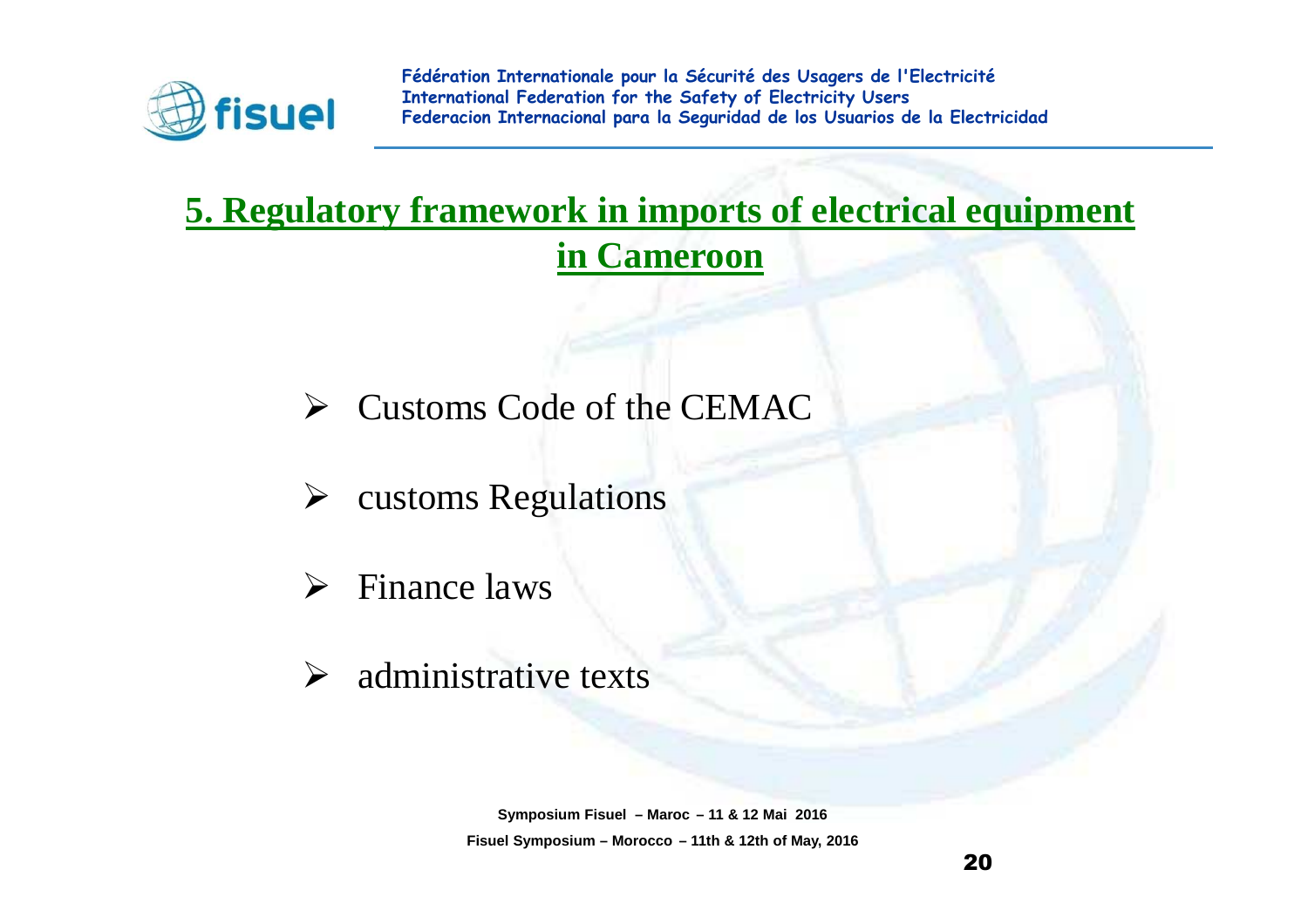

#### **5. Regulatory framework in imports of electrical equipment in Cameroon**

The importation of goods covered by the power sector and categorization of treatment on their exit from the customs subjection are closely linked:

- $\triangleright$  On the nature of the good
- $\triangleright$  Customs arrangements governing customs clearance mode thereon
- $\triangleright$  The status of the taxpayer that conducts import
- $\triangleright$  At the origin of the goods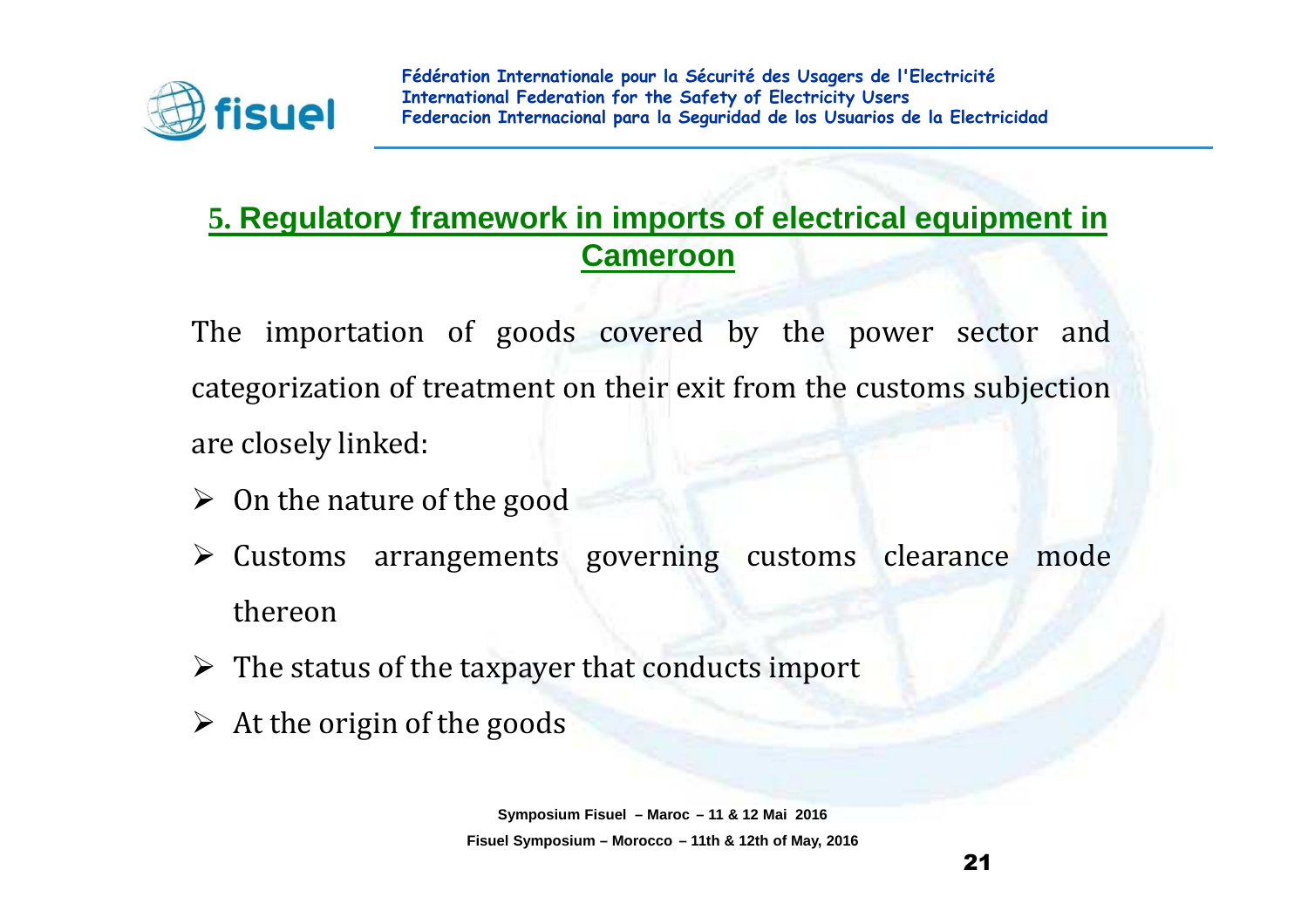

#### **5. Regulatory framework in imports of electrical equipment in**